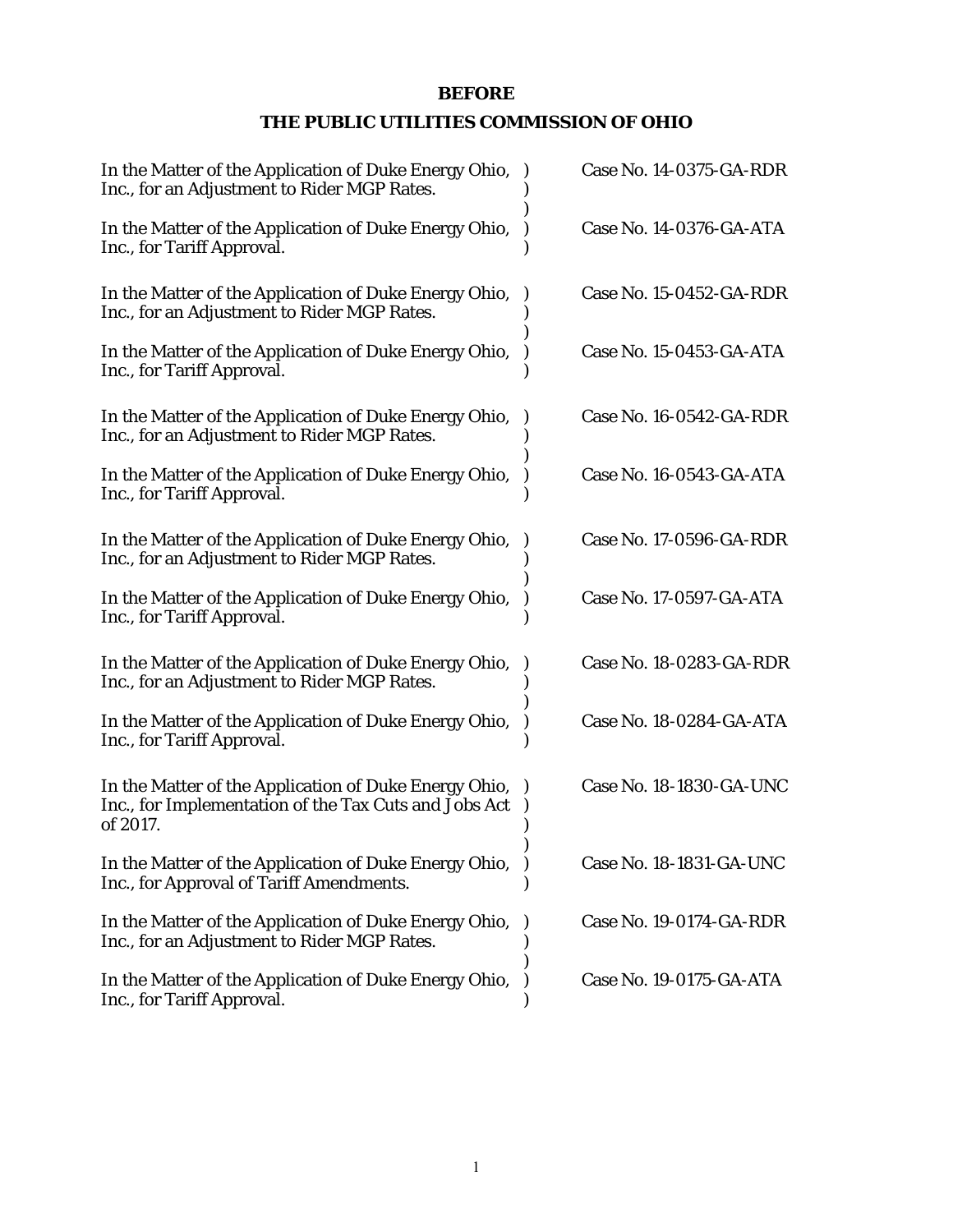| In the Matter of the Application of Duke Energy Ohio, )<br>Inc., for Authority to Defer Environmental<br><b>Investigation and Remediation Costs.</b> | <b>Case No. 19-1085-GA-AAM</b> |
|------------------------------------------------------------------------------------------------------------------------------------------------------|--------------------------------|
| In the Matter of the Application of Duke Energy Ohio,<br>Inc., for Tariff Approval.                                                                  | Case No. 19-1086-GA-UNC        |
| In the Matter of the Application of Duke Energy Ohio, )<br>Inc., for an Adjustment to Rider MGP Rates.                                               | Case No. 20-0053-GA-RDR        |
| In the Matter of the Application of Duke Energy Ohio,<br>Inc., for Tariff Approval.                                                                  | Case No. 20-0054-GA-ATA        |

# **POST-HEARING BRIEF OF THE THE OHIO ENERGY GROUP**

The Ohio Energy Group ("OEG") submits this Brief in support of its recommendations to the Public Utilities Commission of Ohio ("Commission") in these proceedings. Those recommendations are set forth below.

#### **INTRODUCTION**

On August 31, 2021, Duke Energy Ohio, Inc. ("Duke" or "Company") submitted the Stipulation and Recommendation ("Stipulation") that is now before the Commission for consideration. The Stipulation resolves these proceedings in a manner that is supported by Commission Staff, Duke, the Office of the Ohio Consumers' Counsel ("OCC"), and OEG and is not opposed by the Ohio Manufacturers' Association Energy Group, The Kroger Co, and Ohio Partners for Affordable Energy.

The Stipulation not only enjoys widespread support among the parties, but it also satisfies the Commission's traditional standard for reviewing proposed settlements. The standard of review for considering the reasonableness of a stipulation has been discussed in a number of prior Commission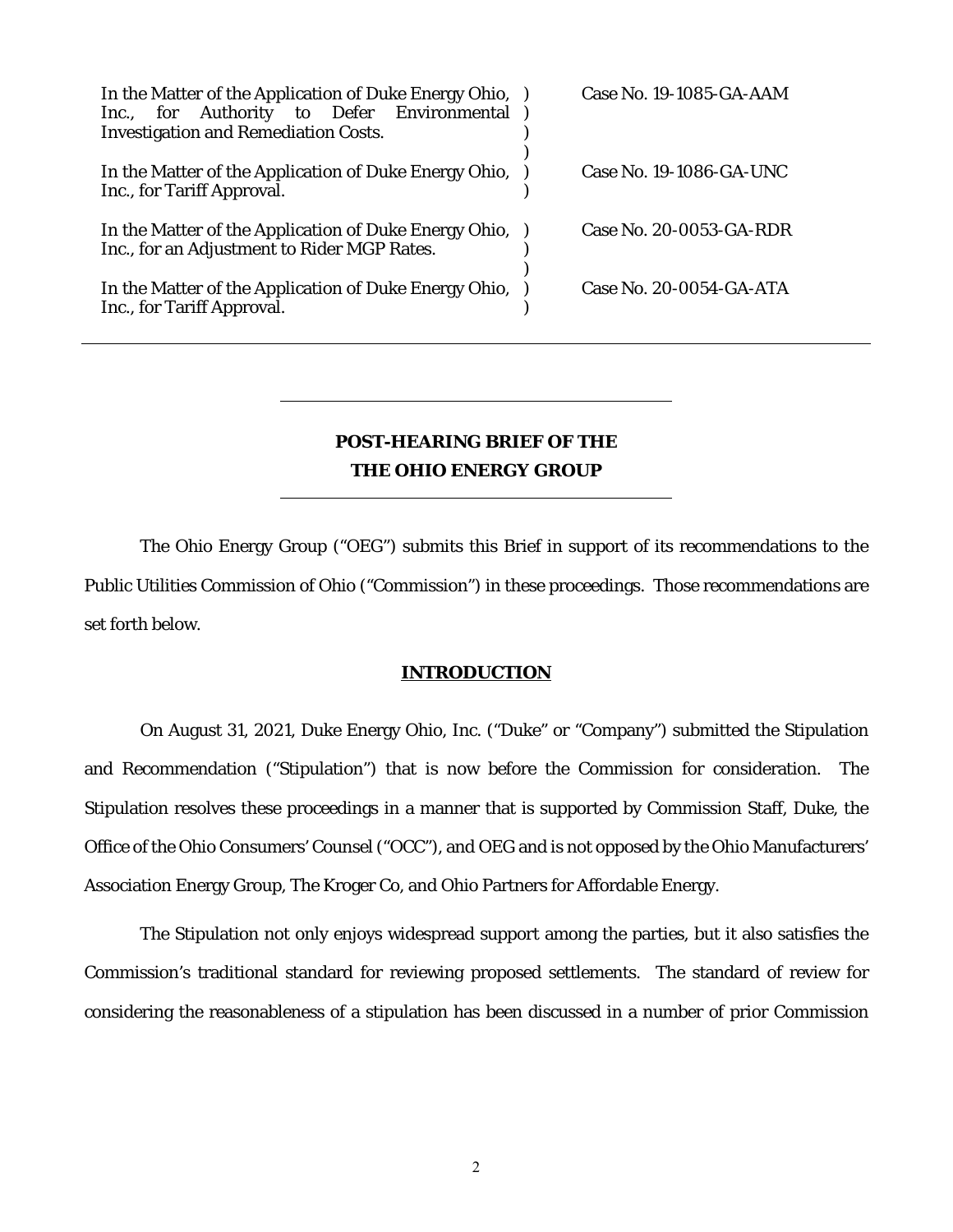proceedings.1 While not binding on the Commission, the terms of stipulations are accorded substantial weight.<sup>2</sup> The ultimate issue for the Commission's consideration is whether the agreement, which embodies significant time and effort by the Signatory Parties, is reasonable, and should be adopted. In considering the reasonableness of a stipulation, the Commission has used the following criteria:

- (1) Is the settlement a product of serious bargaining among capable, knowledgeable parties?
- (2) Does the settlement, as a package, benefit ratepayers and the public interest?
- (3) Does the settlement package violate any important regulatory principle or practice?3

The Ohio Supreme Court has endorsed the Commission's analysis using these criteria to resolve issues in a manner economical to customers and public utilities.

As discussed below, the Stipulation satisfies this three-pronged test and the Commission should approve the Stipulation without modification.

#### **ARGUMENT**

## **I. The Stipulation Satisfies the Commission's Three-Prong Test For Determining Whether A Settlement Is Reasonable And Should Be Adopted.**

## **A. The Stipulation Is The Product Of Serious Bargaining Among Capable And Knowledgeable Parties.**

The parties supporting or not opposing the Stipulation represent a wide variety of diverse interests, including the interests of the utility, Commission Staff, industrial customers, commercial customers, and residential customers. Most if not all of those parties have extensive experience in Commission matters and were represented by competent counsel. Moreover, the parties had ample time

<sup>&</sup>lt;sup>1</sup> Opinion and Order, Case No. 12-1230-EL-SSO (July 18, 2012)("FirstEnergy ESP Order") at 24; Opinion and Order, Case No. 11-3549-EL-SSO (November 22, 2011)("Duke ESP Order") at 41 (citing *e.g. Cincinnati Gas & Electric Co.,* Case No. 91- 410-EL-AIR (April 14,1994); *Western Reserve Telephone Co*., Case No. 93-230-TP-ALT (March 30,1994); *Ohio Edison Co*., Case No. 91-698-EL-FOR, et al. (December 30,1993); *Cleveland Electric Illum. Co.*, Case No. 88-170-EL-AIR (January 30, 1989), *Restatement of Accounts and Records (Zimmer Plant)*, Case No. 84-1187-EL-UNC (November 26, 1985)).

<sup>2</sup> Duke ESP Order at 41; FirstEnergy ESP Order at 24 (citing *Consumers' Counsel v. Pub, Util. Comm*., 64 Ohio St.3d 123, 125, 592 N.E.2d 1370 (1992) and *Akron v. Pub. Util. Comm.,* 55 Ohio St.2d 155,157, 378 N.E.2d 480 (1978))).

<sup>3</sup> Duke ESP Order at 41; FirstEnergy ESP Order at 24 (citing *Indus. Energy Consumers of Ohio Power Co. v. Pub. Util. Comm.,* (68 Ohio St.3d 559, 629 N.E.2d 423 (1994) and *Consumers' Counsel* at 126).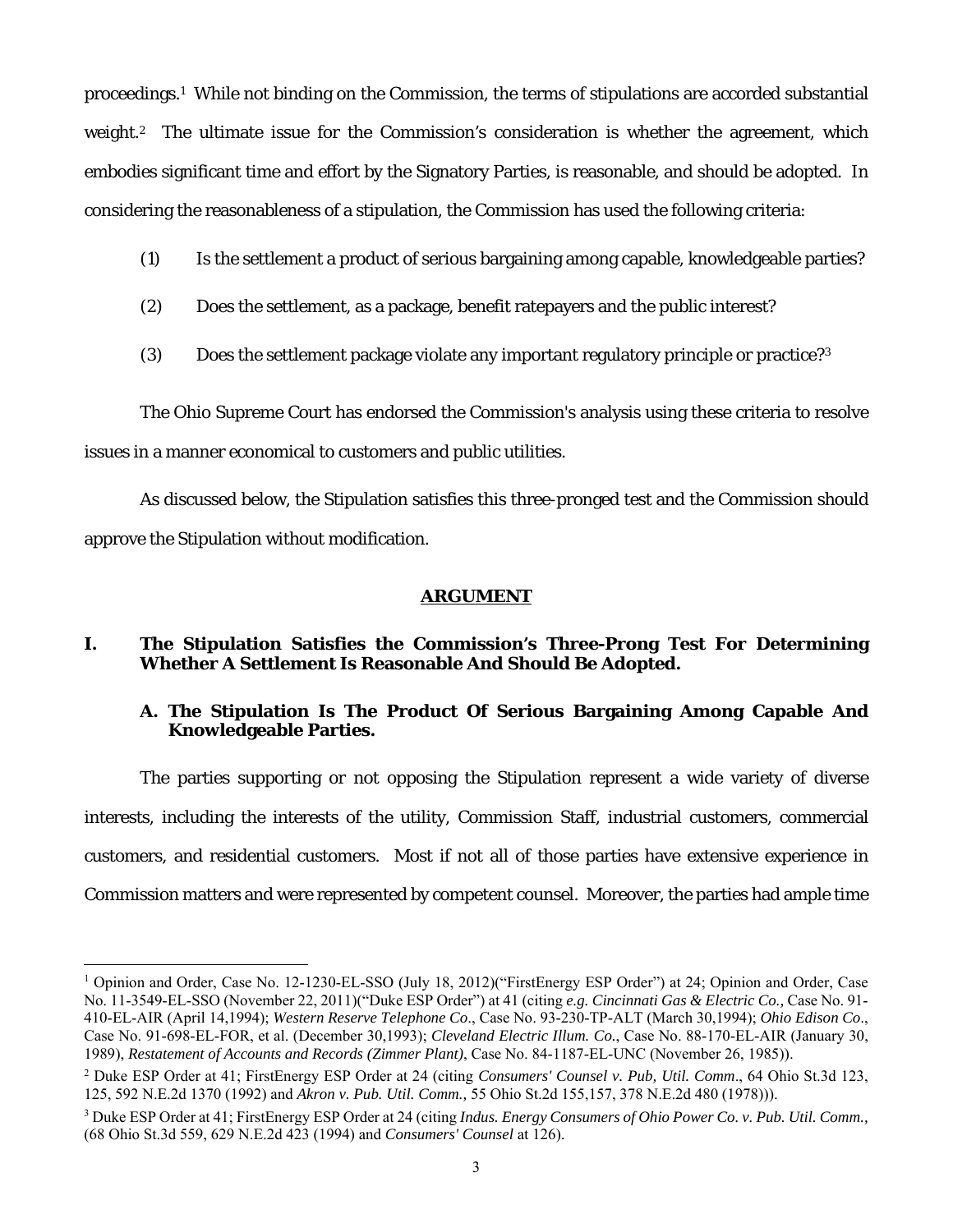to review and analyze Duke's proposals prior to settlement discussions. And as evidenced by the Stipulation, significant compromises were made on behalf of many of the parties in order to reach a reasonable settlement in these proceedings.

Competitive retail electric service ("CRES") providers contest the market-related provisions within the Stipulation in part on the grounds that they were not part of the settlement negotiations. However, the absence of CRES providers from settlement negotiations was not the result of any malintent by parties to this proceeding, as CRES providers suggest. It was simply the result of those CRES providers failing to intervene in any of the above-captioned proceedings over the seven-year period in which they have been pending. The absence of parties who had expressed no interest in the above-captioned proceedings from settlement discussions does not mean that serious bargaining did not occur during those discussions. Indeed, the complexity and breadth of the Stipulation ultimately achieved clearly demonstrates that the parties engaged in very serious bargaining. The Stipulation therefore satisfies the first prong of the Commission's test.

#### **B. The Stipulation As A Package Benefits Customers And The Public Interest.**

The Stipulation resolves several complex and highly contested proceedings in a balanced way that benefits both the Company and its customers. Such benefits include, but are not limited to: 1) Duke's agreement that \$11,357,579 in Manufactured Gas Plant ("MGP") investigation and remediation costs will not be recovered from customers;<sup>4</sup> 2) a complete offset of MGP charges through the combined use of Tax Cuts and Jobs Act ("TCJA") savings and insurance proceedings;5 3) withdrawal of Duke's request to defer post-2019 MGP investigation and remediation expense;6 4) use of approximately \$3.8 million in insurance proceeds to provide bill assistance to qualifying senior and low-income residential natural gas customers;7 5) significant bill credits to customers;8 and 6) agreement by Duke to file an application

<sup>4</sup> Stipulation at 8.

<sup>5</sup> Id. at 9-10.

<sup>6</sup> Id. at 13.

<sup>7</sup> Id. at 14-16.

<sup>8</sup> Id. at 11.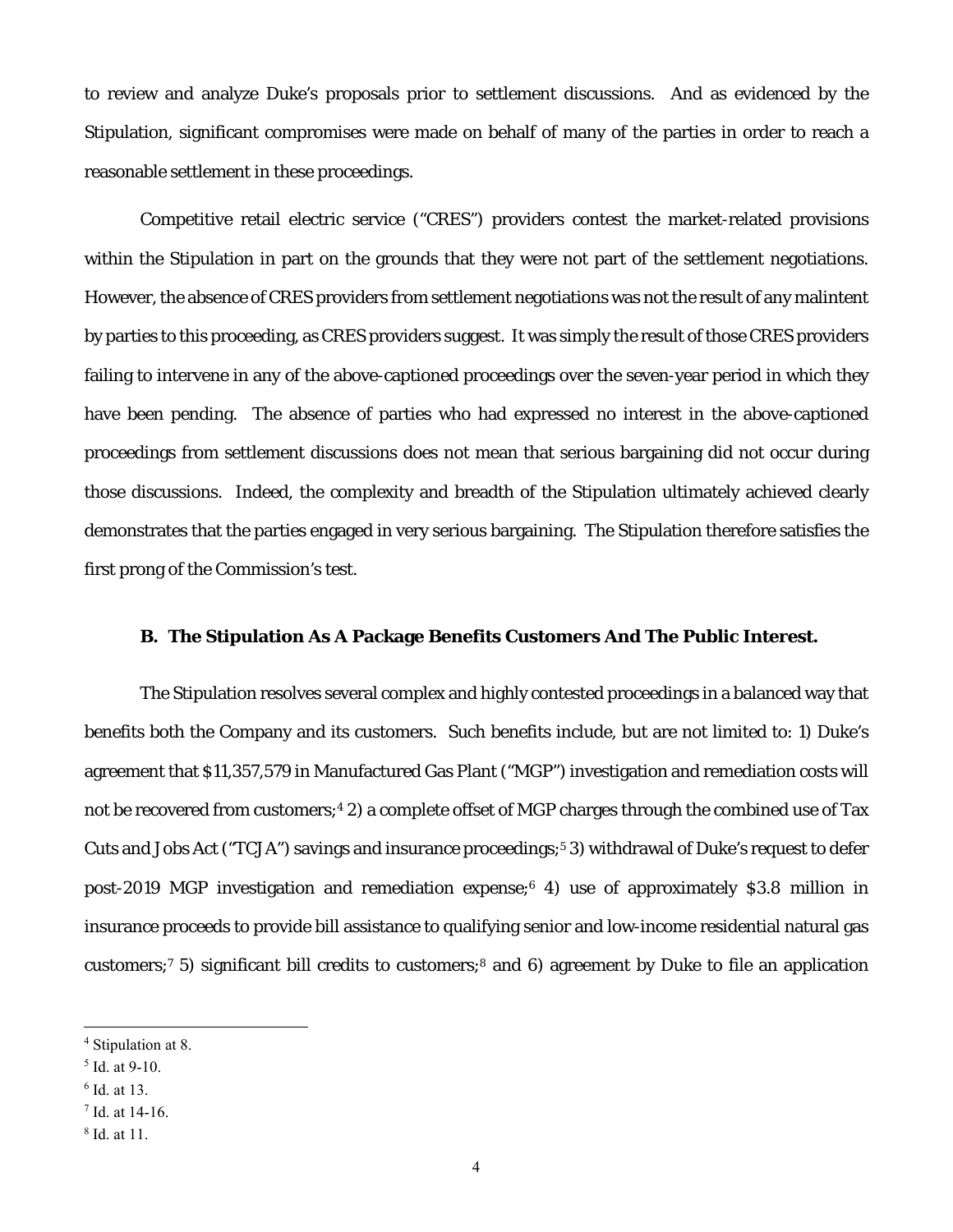proposing a transition to a Standard Service Offer ("SSO") competitive auction process for natural gas service.<sup>9</sup> In the absence of the Stipulation, these benefits to customers may not be realized. The Stipulation therefore satisfies the second prong of the Commission's test.

## **C. The Stipulation Does Not Violate Any Important Regulatory Principle Or Practice.**

None of the individual provisions of the Stipulation is inconsistent with or violates any important Commission principle or practice. Rather, the Stipulation advances important policies and principles, including ensuring the availability to customers of reasonably priced retail electric service, protecting atrisk populations, ensuring diversity of electricity supplies and suppliers, and facilitating the state's effectiveness in the global economy.

Contrary to the CRES providers' claims, the market-related provisions within the Stipulation are not intended to harm the competitive market in Ohio. A transition to SSO competitive auction pricing in Duke's service territory will enhance competition in that territory. Moreover, the Stipulation gives CRES providers ample opportunity to comment on that transition and to help shape its design. With respect to the billing provisions contested by the CRES providers, similar price-to-compare messaging has appeared on electric bills without demonstrably undermining the competitive electric market in Ohio. Further, the Gas Cost Recovery ("GCR") rate is already prominently displayed on the Commission's Apples to Apples comparison chart for purposes of helping customers' shop in Duke's service territory.10 Finally, the contested shadow billing provisions within the Stipulation merely involves the provision of information to OCC. CRES providers are free, as they have already done, to explain in detail to OCC their views regarding any inaccuracies associated with the information provided. The Stipulation therefore satisfies the third prong of the Commission's test.

<sup>&</sup>lt;sup>9</sup> Stipulation at 16-17.

<sup>10</sup> https://energychoice.ohio.gov/ApplesToApplesComparision.aspx?Category=NaturalGas&TerritoryId=10&RateCode=1.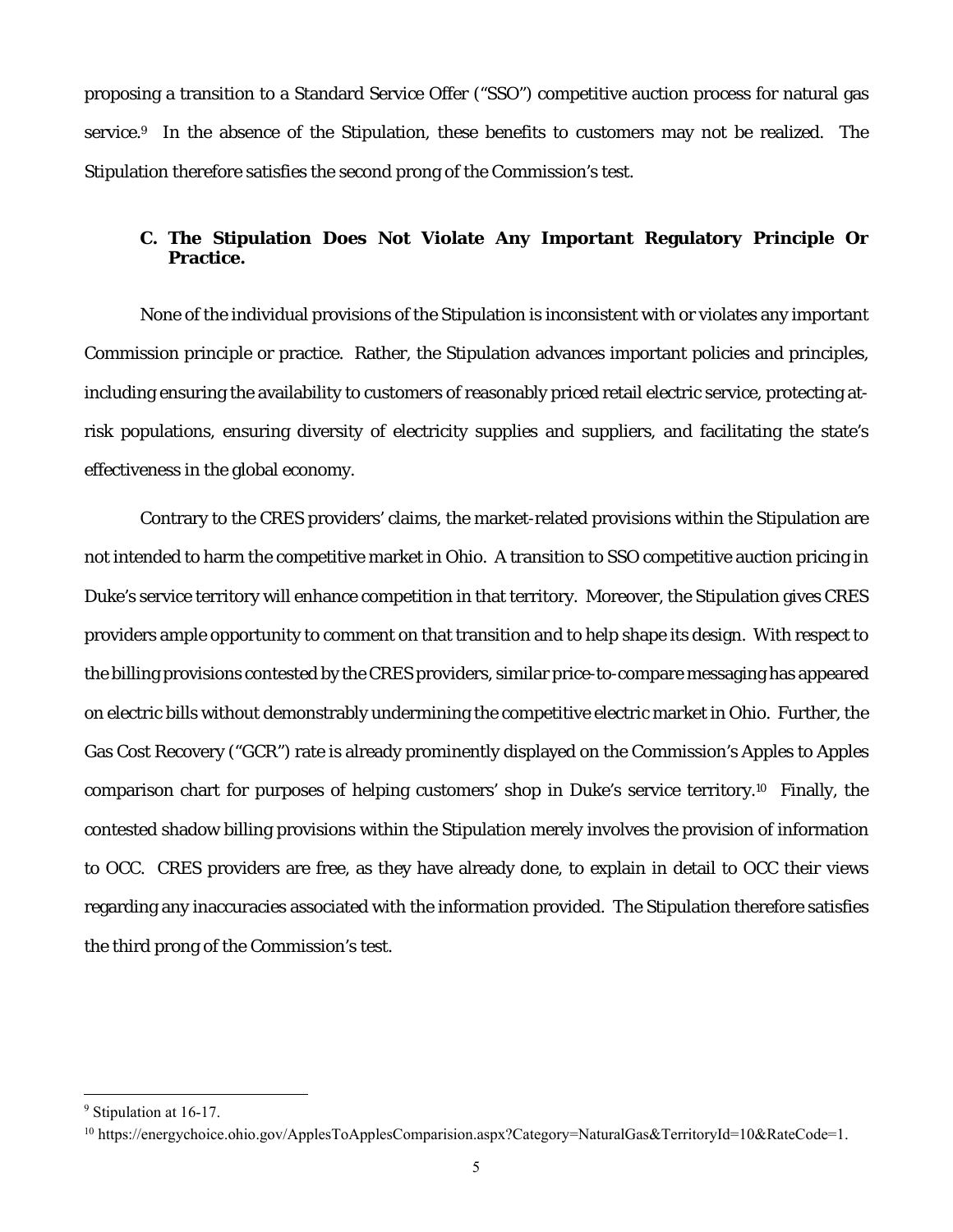## **CONCLUSION**

**WHEREFORE**, for the foregoing reasons, the Commission should approve the Stipulation.

Respectfully submitted,

*/s/ Michael L. Kurtz\_\_\_\_\_\_\_\_\_\_\_\_*  Michael L. Kurtz, Esq. Kurt J. Boehm, Esq. Jody Kyler Cohn, Esq. **BOEHM, KURTZ & LOWRY**  36 East Seventh Street, Suite 1510 Cincinnati, Ohio 45202 Ph: (513) 421-2255 Fax: (513) 421-2764 E-Mail: mkurtz@BKLlawfirm.com kboehm@BKLlawfirm.com jkylercohn@BKLlawfirm.com

**December 9, 2021 COUNSEL FOR THE OHIO ENERGY GROUP**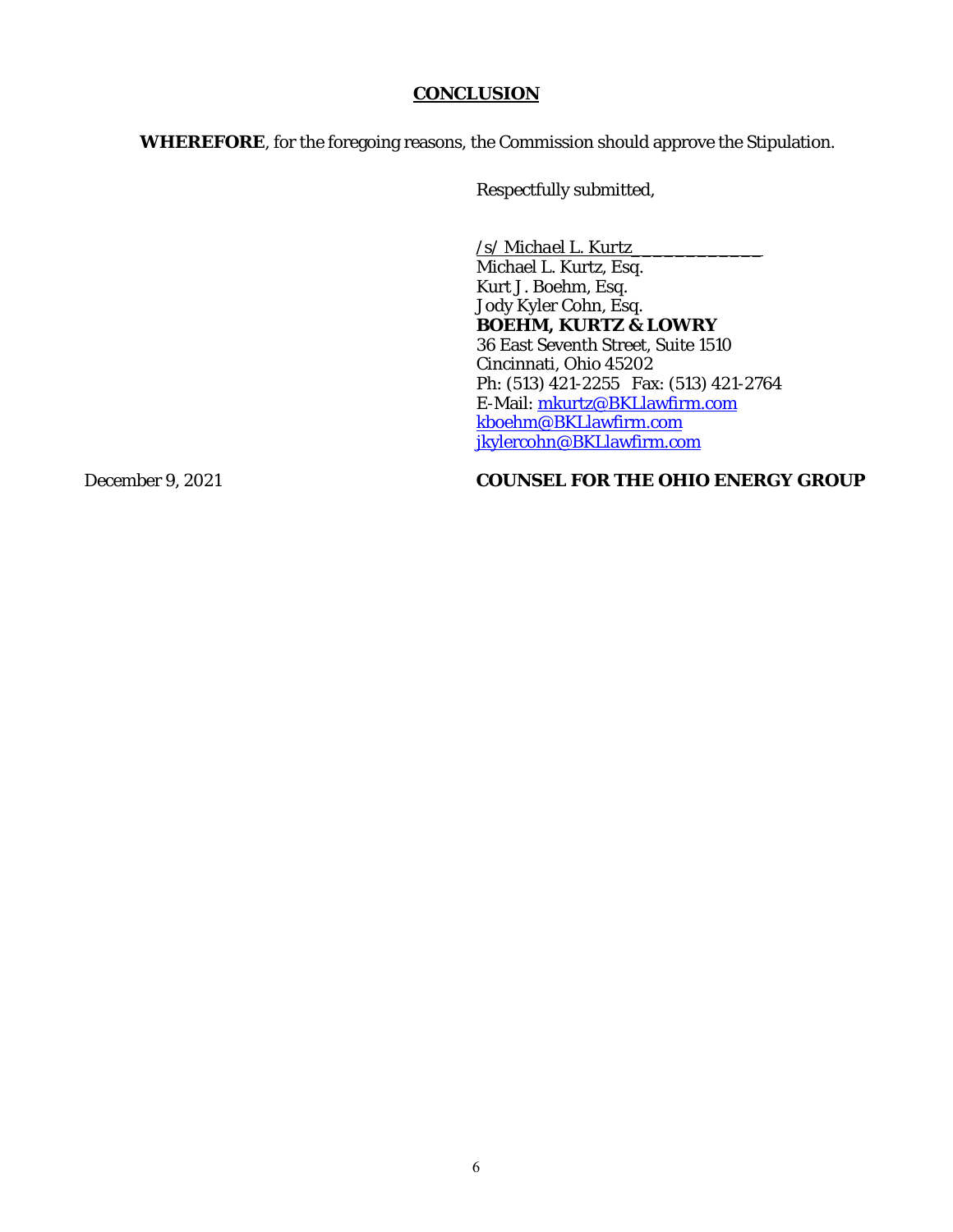#### **CERTIFICATE OF SERVICE**

In accordance with Rule 4901-1-05, Ohio Administrative Code, the PUCO's e-filing system will electronically serve notice of the filing of this document on the parties referenced on the service list of the docket card who have electronically subscribed to this case. In addition, the undersigned certifies that a courtesy copy of the foregoing document is also being served (via electronic mail, when available) on the 9th day of December, 2021 to the following:

D'ASCENZO, ROCCO O DUKE ENERGY OHIO 139 EAST FOURTH ST, 1303-MAIN

CINCINNATI OH 45202 IGS ENERGY BETHANY ALLEN

6100 EMERALD PARKWAY DUBLIN OH 43016

\*KINGERY, JEANNE W DUKE ENERGY 155 E BROAD ST 20TH FLOOR COLUMBUS OH 43215

\*MEYER, TAMMY M. MRS. DUKE ENERGY 139 EAST 4TH STREET 12TH FLOOR CINCINNATI OH 45202

\*WHITFIELD, ANGELA MRS. CARPENTER LIPPS & LELAND LLP 280 NORTH HIGH STREET, SUITE 1300 COLUMBUS OH 43215

\*CROCKER, NICCI MS. PUBLIC UTILITIES COMMISSION OF OHIO 180 E. BROAD STREET COLUMBUS OH 43205

\*DOVE, ROBERT MR. KEGLER BROWN HILL RITTER CO LPA 65 E. STATE STREET SUITE 1800 COLUMBUS OH 43215-4295

\*BOJKO, KIMBERLY W. MRS. CARPENTER LIPPS & LELAND LLP 280 NORTH HIGH STREET, Suite 1300 COLUMBUS OH 43215

*/s/ Michael L. Kurtz* 

Michael L. Kurtz, Esq. Kurt J. Boehm, Esq. Jody Kyler Cohn, Esq.

VAYSMAN, LARISA DUKE ENERGY OHIO INC 139 EAST FOURTH STREET, ML 1303 CINCINNATI OH 45202

\*GREENE, TRACY J. MRS. OHIO CONSUMERS' COUNSEL 65 EAST STATE ST. 7TH FLOOR COLUMBUS OH 43215

\*BETTERTON, EVAN F MR. IGS ENERGY 6100 EMERALD PARKWAY DUBLIN OH 43016

\*KUHNELL, DIANNE DUKE ENERGY BUSINESS SERVICES 139 E. FOURTH STREET CINCINNATI OH 45202

\*NUGENT, MICHAEL A. MR. IGS ENERGY 6100 EMERALD PARKWAY DUBLIN OH 43016

\*COCHERN, CARYS DUKE ENERGY 155 EAST BROAD ST 20TH FLOOR COLUMBUS OH 43215

\*GATES, DEBBIE L. MRS. DUKE ENERGY 139 EAST FOURTH STREET 1303-MAIN CINCINNATI 45201

SANYAL, ANNA VORYS, SATER, SEYMOUR AND PEASE LLP 52 E. GAY STREET COLUMBUS OHIO 43215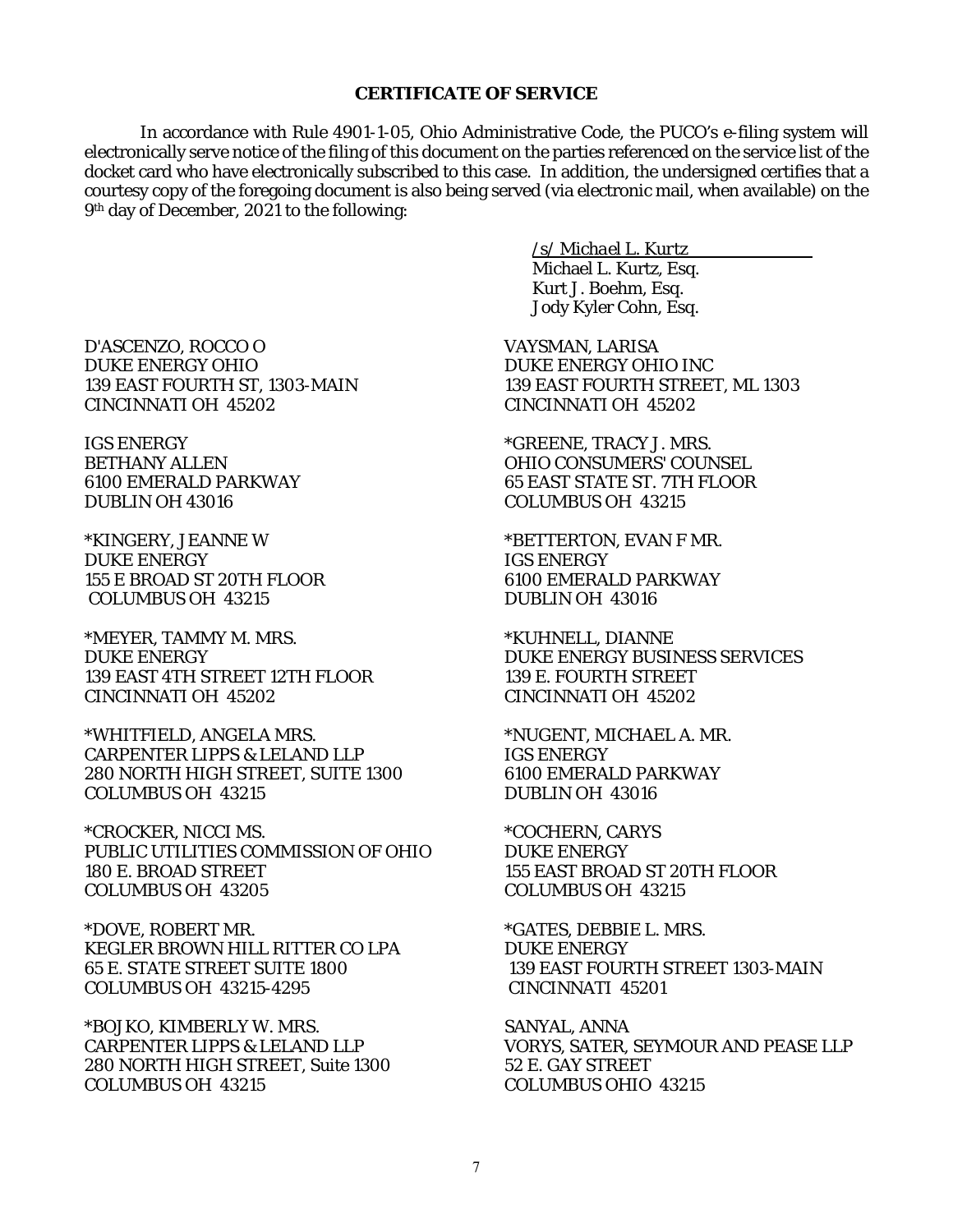OHIO CONSUMERS' COUNSEL AMY BOTSCHNER-O'BRIEN 65 EAST STATE STREET 7TH FLOOR COLUMBUS OH 43215

OHIO CONSUMERS' COUNSEL MICHAEL, WILLIAM 65 E STATE ST 7TH FL COLUMBUS OH 43215

RETAIL ENERGY SUPPLY ASSOCIATION VORYS SATER SEYMOUR AND PEASE LLP PETRUCCI, GRETCHEN L MICHAEL J SETTINERI 52 E GAY ST COLUMBUS OH 43215

THE KROGER CO ANGELA PAUL WHITFIELD 280 NORTH HIGH STREET, SUITE 1300 COLUMBUS OH 43215